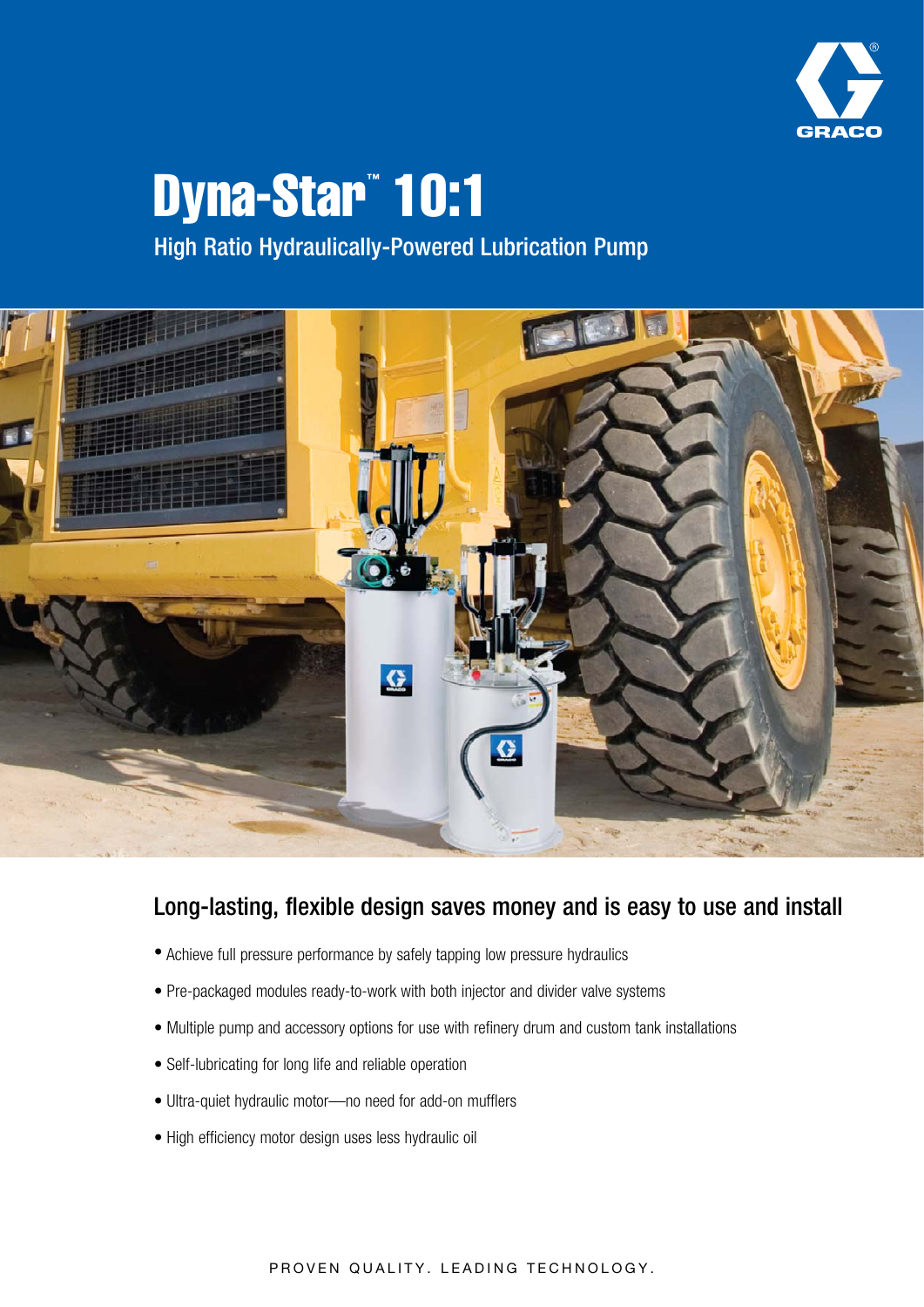# Graco Quality by Design

### **Superior System Performance**

Heavy-duty construction and mining equipment rely on fresh lubricant to flush contaminants from critical pivot points. An automatic lubrication system from Graco provides constant lube replenishment, preventing expensive and catastrophic component failures. Divider valves and injectors accurately distribute lubricant to multiple lube points and are designed to accept a variety of system accessories which include electronic controllers, pressure switches and level indicators.



Ability to adjust pressure and flow puts you in control

### Module and Kit Accessories

| 247700 | Follower plate for 27 kg (60 lb) and 41 kg (90 lb) modules   |  |  |  |
|--------|--------------------------------------------------------------|--|--|--|
| 244023 | Level indicator for 27 kg (60 lb) and 41 kg (90 lb) modules* |  |  |  |
| 115123 | Controller                                                   |  |  |  |
| 115124 | Pressure switch                                              |  |  |  |

\* Follower plate 247700 required for level indicator 244023 to function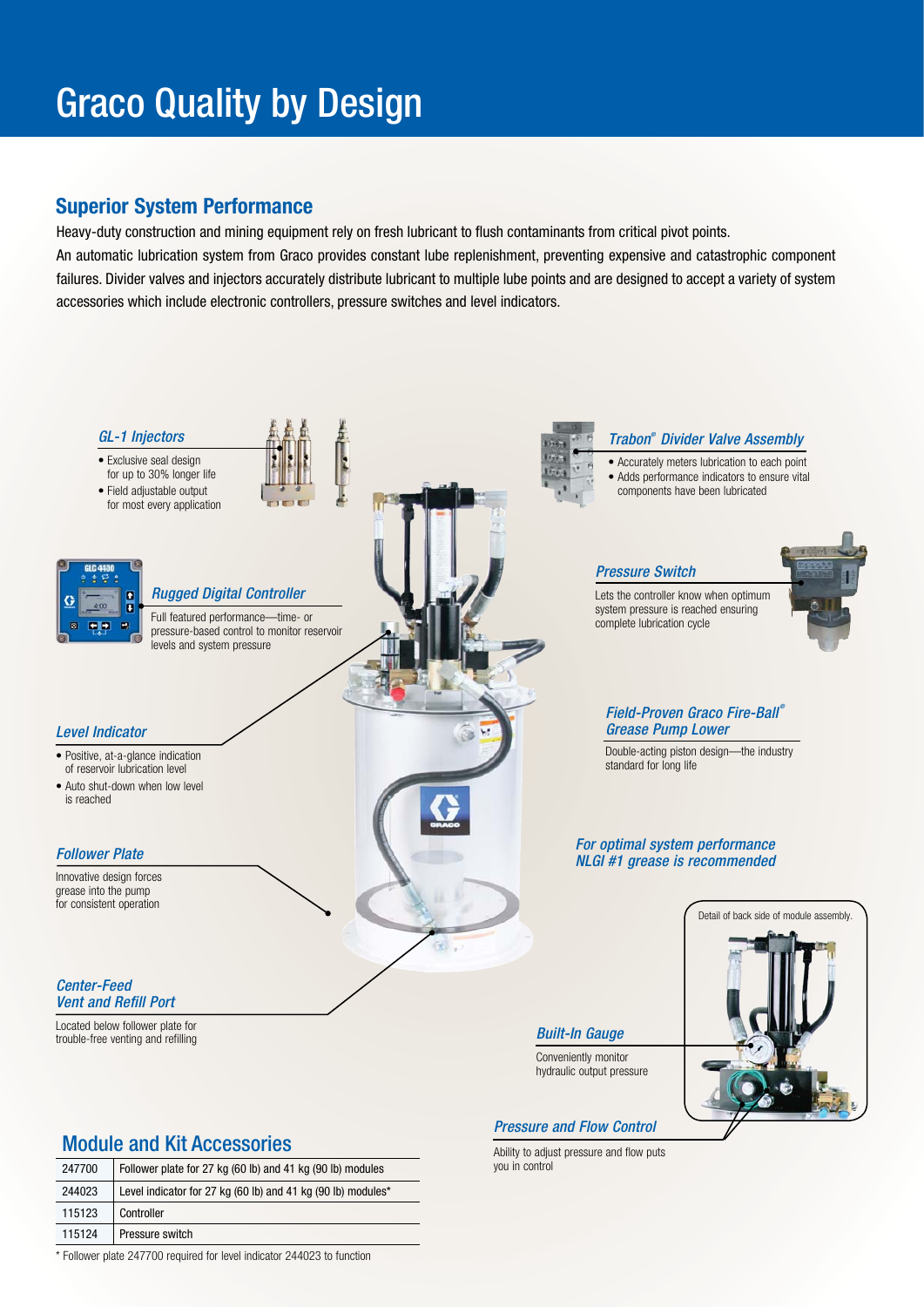## Typical Applications



### Ordering Information

### DYNA-STAR 10:1 MODULES AND KITS

| 247574 | Dyna-Star 10:1 27 kg (60 lb) Pump Module - Injector - Overall height 842 mm (35.15 in).<br>Includes pump (247540), reservoir assembly (247575), hydraulic control assembly (247538)<br>and vent valve assembly (243170) fully assembled.  |
|--------|-------------------------------------------------------------------------------------------------------------------------------------------------------------------------------------------------------------------------------------------|
| 247706 | Dyna-Star 10:1 27 kg (60 lb) Pump Kit - Divider Valve (DV) - Overall height 842 mm (35.15 in).<br>Includes pump (247540), reservoir assembly (247575) and hydraulic control assembly<br>(247538) not assembled.                           |
| 247444 | Dyna-Star 10:1 41 kg (90 lb) Pump Module - Injector - Overall height 1086 mm (42.75 in).<br>Includes pump (247443), reservoir assembly (241486), hydraulic control assembly (247538)<br>and vent valve assembly (243170) fully assembled. |
| 247707 | Dyna-Star 10:1 41 kg (90 lb) Pump Kit - DV - Overall height 1086 mm (42.75 in).<br>Includes pump (247443), reservoir assembly (241486) and hydraulic control assembly<br>(247538) not assembled.                                          |
| 247902 | Pressure relief kit for 247706 and 247707                                                                                                                                                                                                 |
| 312349 | Manual for 247574, 247706, 247444. 247707                                                                                                                                                                                                 |

**Maximum fluid output for modules and kits = 241 bar (3500 PSI)**

#### DYNA-STAR 10:1 REFINERY DRUM AND CUSTOM TANK APPLICATIONS

| <b>Description</b>                             | <b>Refinery Drums</b> |           | <b>Custom Tank Applications</b> |           |          |           |           |           |
|------------------------------------------------|-----------------------|-----------|---------------------------------|-----------|----------|-----------|-----------|-----------|
| Weight kg (lbs)                                | 55 (120)              | 180 (400) | 27(60)                          | 27 (60)   | 55 (120) | 55 (120)  | 180 (400) | 180 (400) |
| Divider Valve (DV) or<br><b>Injector Based</b> | <b>DV</b>             | <b>DV</b> | Injector                        | <b>DV</b> | Injector | <b>DV</b> | Injector  | <b>DV</b> |
| Pump                                           | 247443                | 247450    | 247540                          | 247540    | 247443   | 247443    | 247450    | 247450    |
| Hydraulic Control (1)                          | 247705                | 247705    | 247538                          | 247538    | 247538   | 247538    | 247538    | 247538    |
| <b>Vent Valve</b>                              |                       |           | 243170                          |           | 243170   |           | 243170    |           |
| Cover                                          | 247703                | 247704    |                                 |           |          |           |           |           |
| <b>Follower Plate</b>                          | 247701                | 247702    |                                 |           |          |           |           |           |
| Pump Gasket                                    | 15M442                | 15M442    | 15M442                          | 15M442    | 15M442   | 15M442    | 15M442    | 15M442    |
| Custom Tank Kit (2)                            |                       |           | 247970                          |           | 247456   |           | 247457    |           |
|                                                |                       |           |                                 |           |          |           |           |           |

(1) Hydraulic control assembly (247705) includes longer hoses to enable remote mounting.

(2) Kits include pump (24750, 247443 or 247450), hydraulic control assembly (247538), vent valve (243170) and pump gasket (15M442).

#### FIREBALL 300 AND DYNA-STAR 5:1 MODULES & ACCESSORIES

| 241573                                                                   | Fireball 300, 50:1 41 kg (90 lb) Pump Module. Includes pump (239887), reservoir assembly<br>(241486) and vent valve assembly (241572).                                 |  |
|--------------------------------------------------------------------------|------------------------------------------------------------------------------------------------------------------------------------------------------------------------|--|
| 241485                                                                   | Follower plate (fits 241573).                                                                                                                                          |  |
| 243159                                                                   | Dyna-Star 5:1 41 kg (90 lb) Pump Module. Includes pump (224751), reservoir assembly<br>(241486), hydraulic control assembly (243501) and vent valve assembly (243170). |  |
| 243191                                                                   | Follower plate (fits 243159).                                                                                                                                          |  |
| See Lubrication Equipment Buyer's Guide section 14 for more information. |                                                                                                                                                                        |  |

#### **Mobile**

- Front-end loaders 12 cu. yd. or higher
- Mining trucks 100 ton capacity or higher
- Shovel fronts
- Drag lines
- Bucket wheel excavators

#### **Stationary**

- Cement plant
- Jaw and gyratory crushers
- Grinding mill seals
- Mineral sizers
- Ship loaders slew bearings
- Sludge pumps

#### GL-1 INJECTORS

| 114901 | One GL-1 injector and manifold    |
|--------|-----------------------------------|
| 114902 | Two GL-1 injectors and manifold   |
| 114903 | Three GL-1 injectors and manifold |
| 114904 | Four GL-1 injectors and manifold  |
| 114905 | Five GL-1 injectors and manifold  |
| 114909 | Replacement GL-1 injector         |